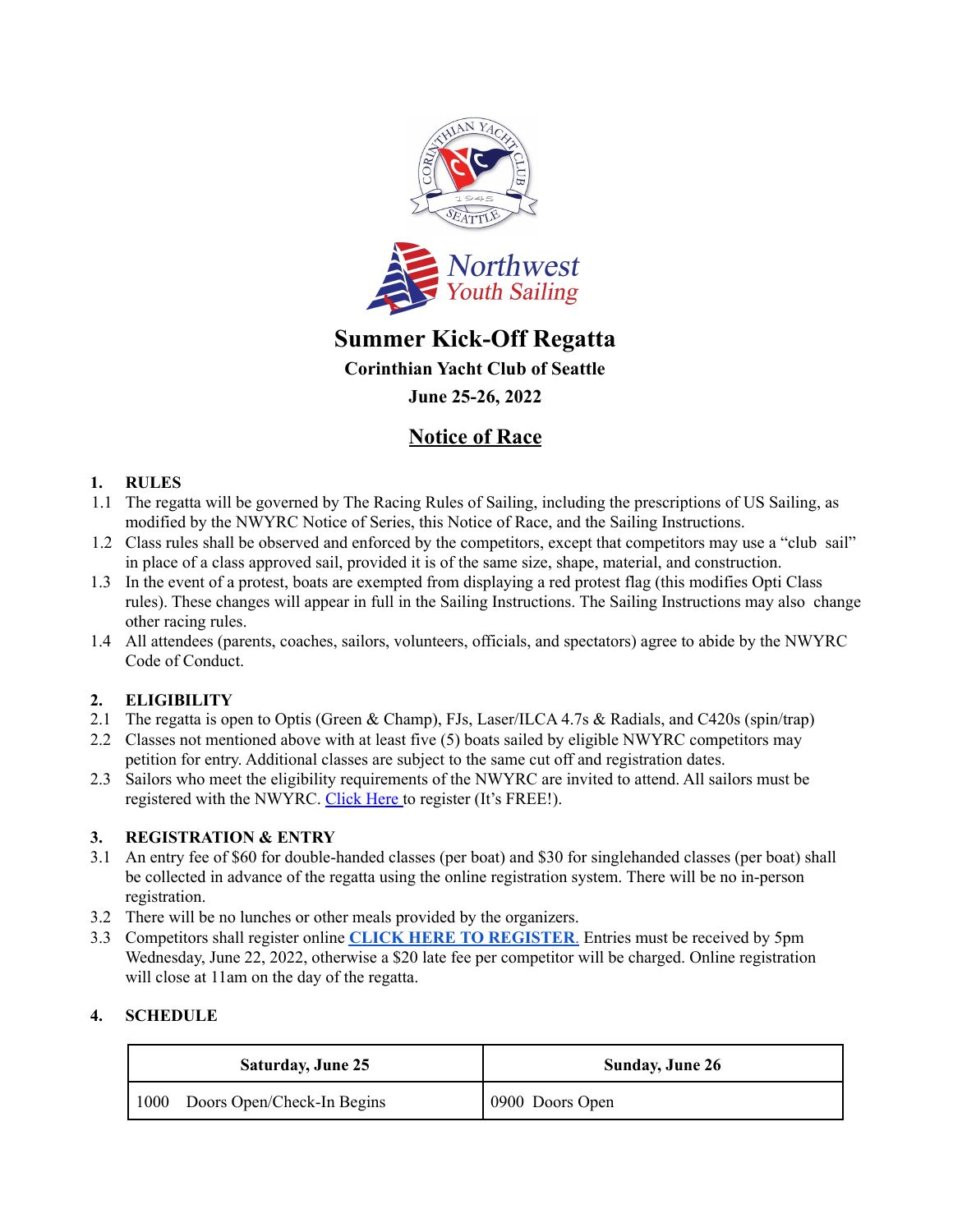| 1130 Skipper's Meeting | 1100 First Warning             |
|------------------------|--------------------------------|
| 1230 First Warning     | 1600 No starts after this time |
|                        | After Racing - Awards          |

### **5. SAILING INSTRUCTIONS**

Sailing Instructions will be posted on the event website a minimum of 24 hours prior to the first warning. Printed copies will not be available.

#### **6. RACING AREA**

- 6.1 There will be two separate race courses (Alpha & Bravo). Alpha will be set further out in Shilshole Bay. Bravo course will be set immediately adjacent to the Shilshole breakwater or Golden Gardens Park. Class assignments are as follows:
	- 6.1.1 ALPHA COURSE: ILCA 6/Laser Radial, ILCA 4/Laser 4.7, C420 (spin + trap)
	- 6.1.2 BRAVO COURSE: Opti Green, Opti Champ, CFJs (doublehanded non-spinnaker)

# **7. NUMBER OF RACES**

- 7.1 For all classes, except Opti Green Fleet, a maximum of 6 races may be conducted in a single day, with a maximum of 10 total.
- 7.2 A minimum of one race shall constitute a regatta.

# **8. SCORING**

- 8.1 This regatta shall be scored in accordance to Appendix A.
- 8.2 Results of this regatta will count toward the 2022 NWYRC Summer Series overall standings

### **9. SUPPORT & SPECTATOR BOATS**

- 9.1 Except in the case of emergencies, support and spectator boats must remain a distance of 75 feet from the racing area at all times, and shall not cause significant wake in the racing area.
- 9.2 Coaches and spectators must carry a working VHF radio and monitor VHF Channel 69 at all times. Support and spectator boats shall provide assistance to competitors if so directed by the Race Committee.
- 9.3 There will be a mandatory safety meeting for all spectator and support boats 15 minutes prior to the skipper's meeting.

#### **10. SAFETY**

- 10.1 Competitors shall wear a US Coast Guard (USCG) approved Type III personal flotation device (PFD) while on the water other than for brief periods while adding or removing clothing.
- 10.2 Competitors shall carry a bowline of at least 20' which is to remain affixed to a tow point at all time while racing.
- 10.3 Attendees must follow all relevant COVID precautions and guidance, plus any additional requests made by the host or regatta organizers.
- 10.4 Anyone with a COVID-19 exposure, symptoms, and/or a positive test should stay home and follow CDC guidance. We will happily issue a refund in such circumstances.

#### **11. PARKING**

Competitors may launch their boat on the dinghy ramp at the north end of the Shilshole Bay Marina complex, or at the public boat launch (also in the north end of the marina). Please be aware of permit zones (within the marina) and paid parking zones (boat launch parking lot). There will be a designated area for trailers to be stored during the day in the lot adjacent to CYC. We ask that only dinghy trailers and tow vehicles use the reserved area. Coach boat trailers should be stored in the paid boat launch lot or on the street. Non-towing vehicles should park on the street or in visitor parking.